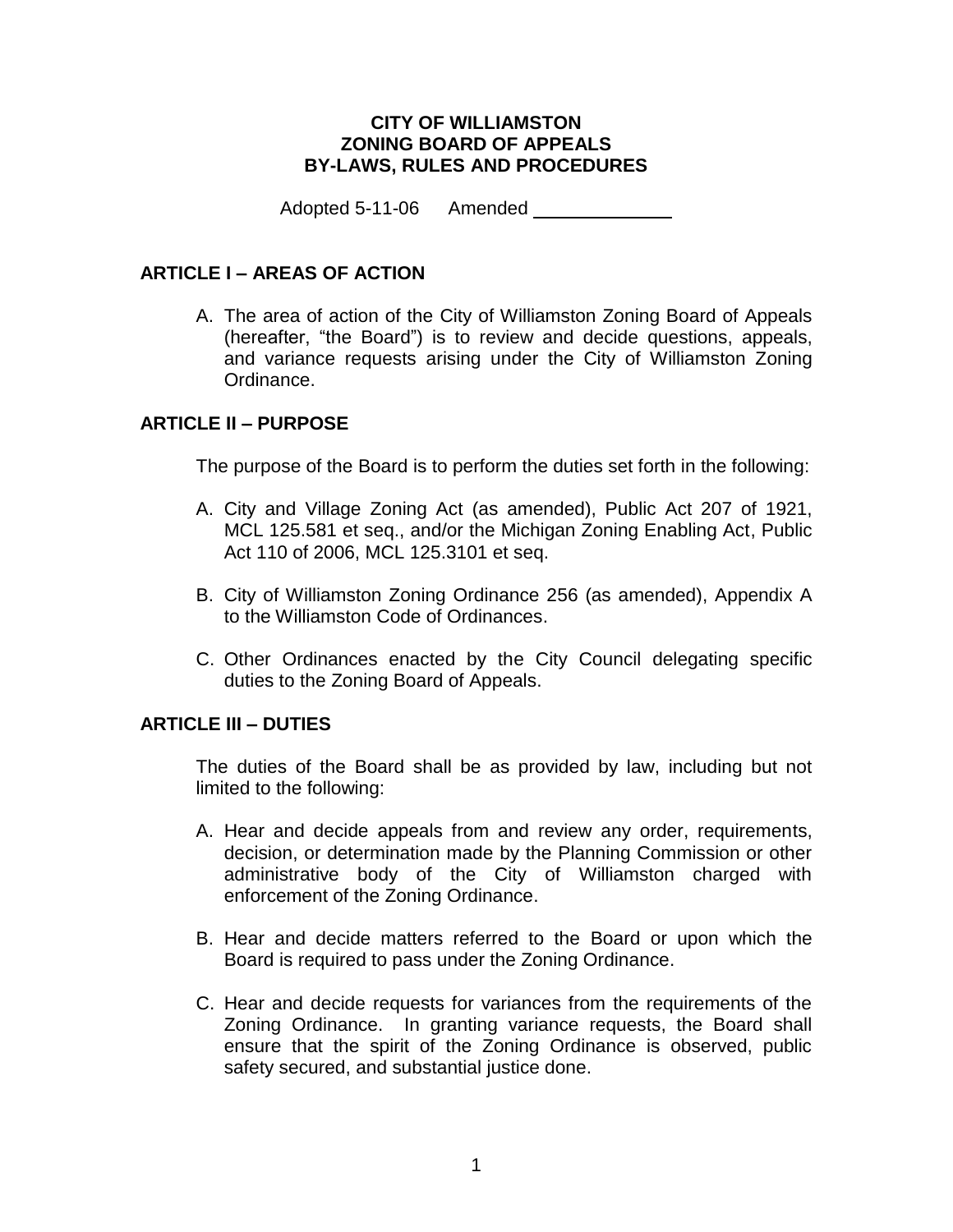# **ARTICLE IV – ORGANIZATION, RULES, OFFICERS**

- A. Members shall consist of seven registered electors of the City who shall represent insofar as possible the different professions and occupations.
- B. Terms of members:
	- 1. Six registered electors of the City shall be appointed for three year terms by the Mayor with approval of the City Council. The Planning Commission shall by Resolution appoint one of its members to serve, ex officio, for a term set by City Council not to exceed the member's term of office as a Planning Commission Member. All terms shall commence on January 1 st .
	- 2. All members shall hold office until their successors are appointed.
	- 3. Members may be compensated at a rate to be determined by the City Council.
	- 4. Members may, after a Public Hearing, be removed by the Mayor for inefficiency, neglect of duty, or malfeasance in office.
- C. Vacancies
	- 1. Members are requested to inform the Zoning Administrator, in writing, at least two months prior to their term expiring whether or not they wish to be considered for re-appointment for another term. The Zoning Administrator will forward the members' letters to the Mayor for consideration.
	- 2. Member vacancies are filled for the unexpired balance of the term in the manner provided for original appointment to the commission.
	- 3. The Board shall make recommendations to the Mayor and City Council of persons available for appointment to fill a vacancy, after review of their completed applications and personal interviews during a regular Board meeting.
	- 4. It is expected that the Mayor shall appoint and City Council will confirm new members not more than 30 days after terms expire or a vacancy occurs, if possible.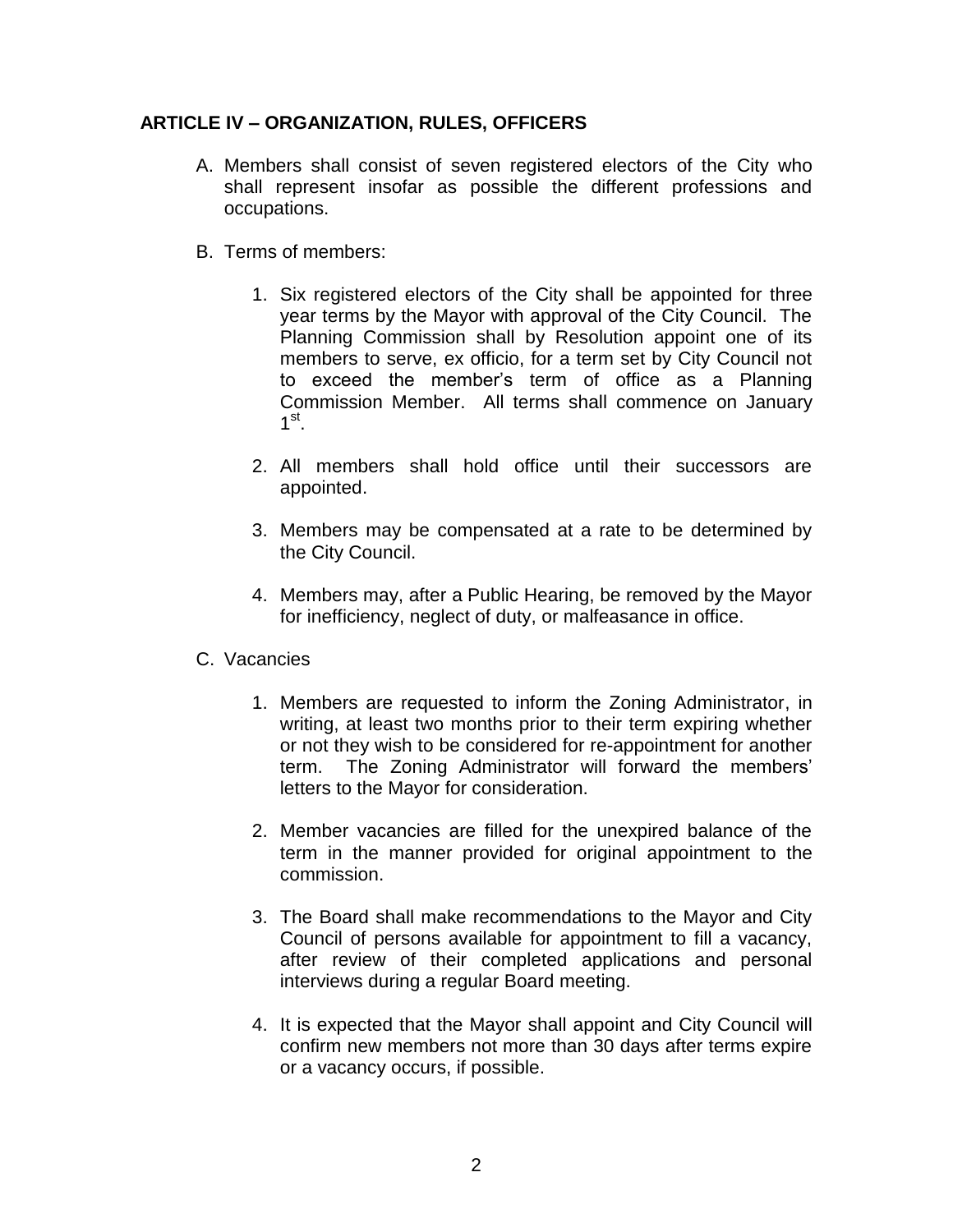- D. Regular Meetings shall be held at least once monthly unless there is no business to be conducted.
	- a) Dates, time, and place of Regular Meetings shall be established annually at the December meeting each year.
	- b) Change of Regular Meeting date, time, and or place may be done by approval of a majority of members present at a Regular or Special Meeting, or when determined by the Chair that the Regular Meeting date, time or place conflicts with an election, City Council Meeting, or other major event or will result in a lack of quorum.
- E. Officers elected by members of the Zoning Board of Appeals at the Regular Meeting in July of each year shall be:
	- 1. Chair
	- 2. Vice-Chair
	- 3. Secretary
- F. Duties of Officers:
	- 1. Chair
		- a) The Chair shall preside at all meetings of the Board, both Regular and Special.
		- b) The Chair may designate the Vice-Chair to preside in his/her seat at any meeting if he/she desires.
		- c) The Chair (or any three members) may issue a call for a Special Meeting by making a written or oral request to the City Clerk's office.
		- d) The Chair shall direct the City staff to establish the agenda for Regular and Special Meetings, and the order thereof including such items of old business and other items that may have been deferred at previous meetings and shall provide this information to the City Clerk's office.
		- e) Sign such correspondence and documents as may need the signature of the Chair.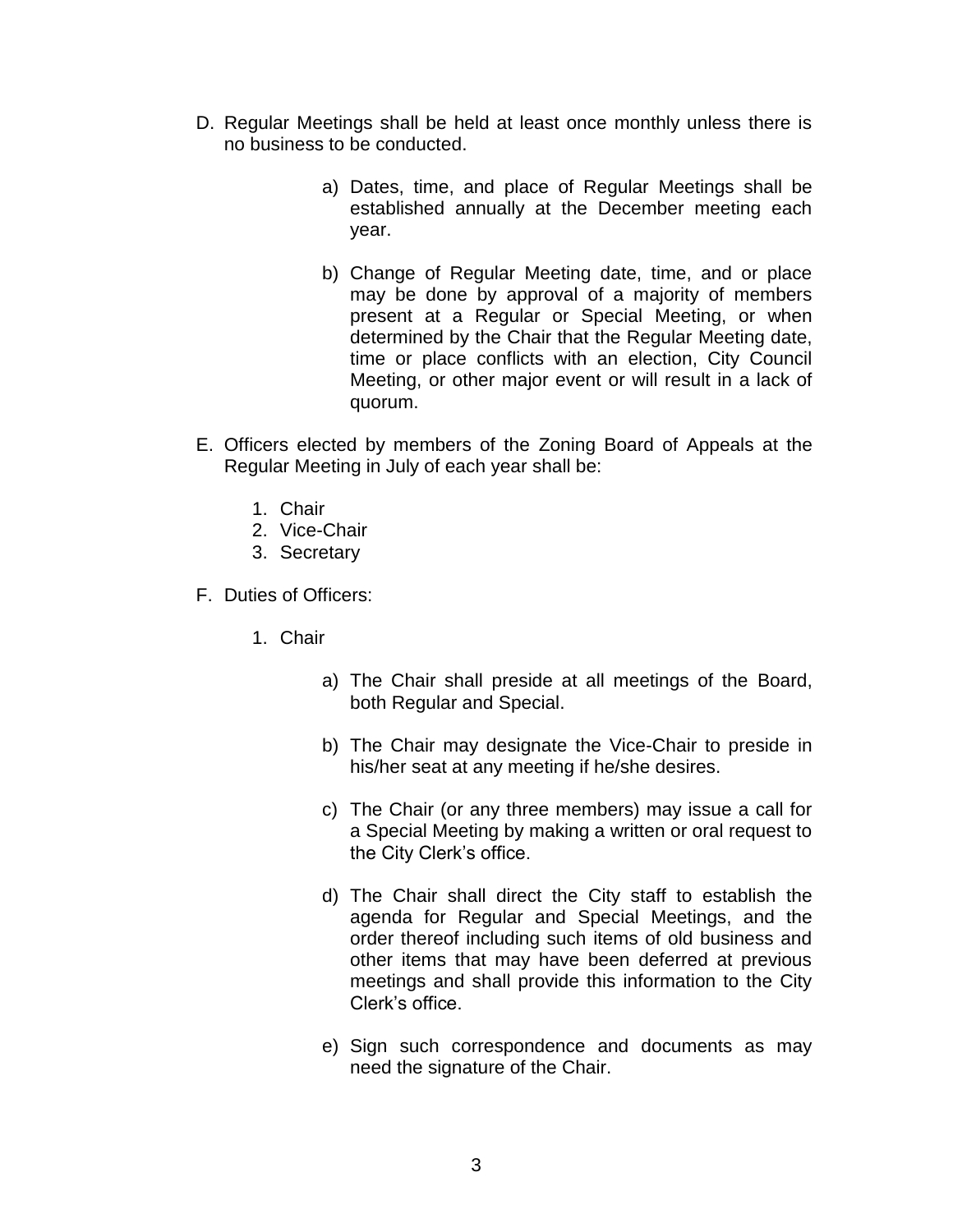- f) Appoint members to such regular and special committees as may be authorized and approved by a majority of the Board.
- 2. Vice-Chair:
	- a) The Vice-Chair shall preside at meetings of the Board in the absence of the Chair, or when requested to do so by the Chair.
	- b) The Vice-Chair shall perform all duties of the Chair when the Chair is unable to perform his/her duties or when requested by the Chair.
- 3. Absence of Chair and Vice-Chair:

In the absence of both the Chair and Vice-Chair from a Regular or Special Meeting of the Board, the members by a majority vote shall select a temporary Chair to preside. The duties of the temporary Chair shall be ad hoc for that meeting only.

- 4. Secretary
	- a) In the absence of the City staff, the Secretary shall record the proceedings of a meeting of the Board. Copies of the draft minutes of the proceedings shall be available at City Hall for public review within ten business days, and shall be sent with the agenda of subsequent meetings.
	- b) The Secretary shall conduct such correspondence as he/she may deem necessary, or that he/she may be requested to do by the Chair or Board as a whole.
	- c) The Secretary may call upon City staff to obtain necessary word processing, copies and other materials and supplies.
	- d) The Secretary shall sign such documents as are deemed necessary.
- G. A quorum shall consist of a majority of the entire Board membership.
- H. Special Meetings will be held whenever the Chair or 3 members believe it is imperative and necessary, by advising the City Clerk's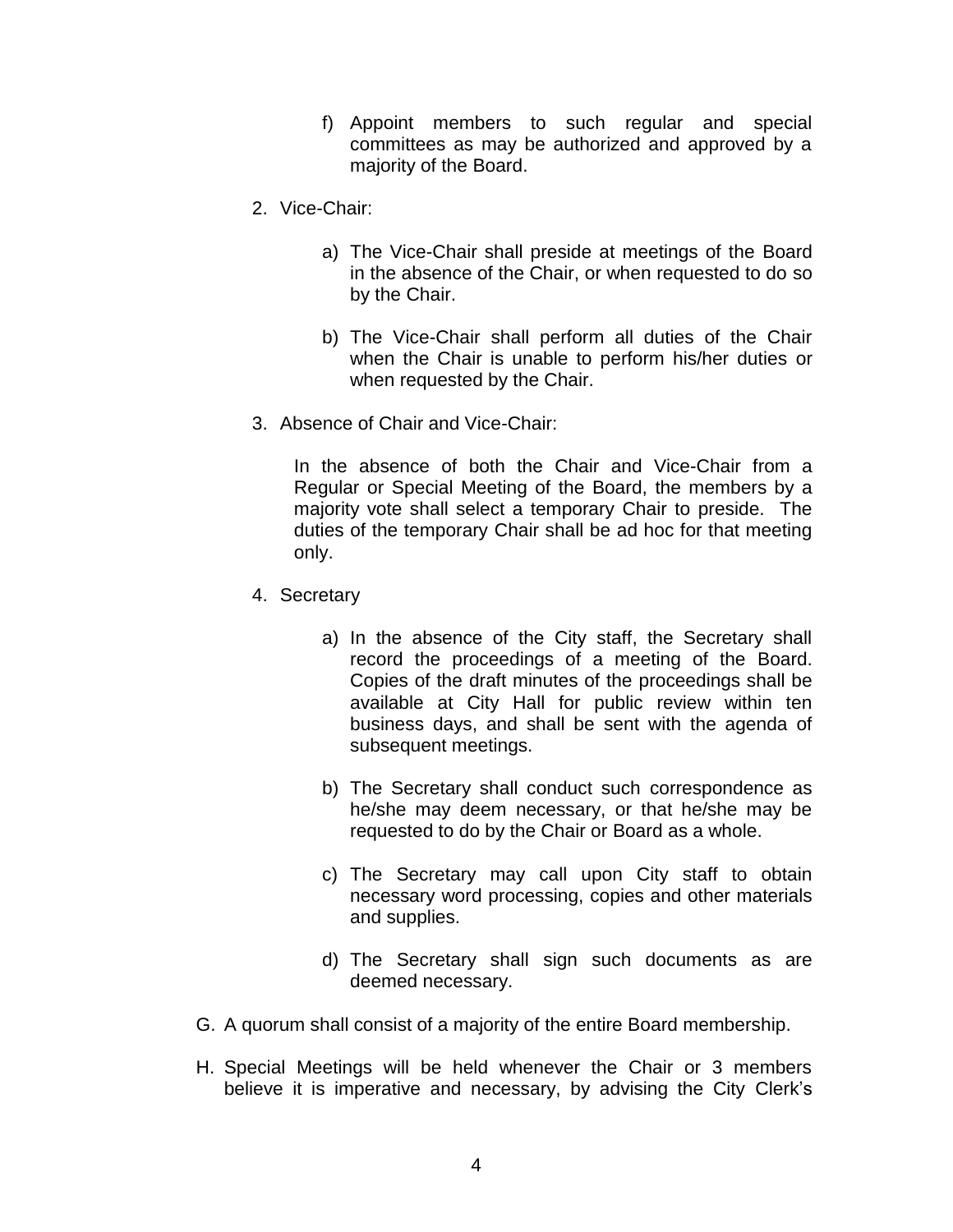office either orally or in writing, and designating those items to be placed on the agenda. At least 3 days notice of a Special Meeting shall be given the members. Notice of a special meeting will be given by mail, personal delivery or may, when a Special Meeting is deemed to be an emergency in which time is of the essence, be given by telephone or personal contact.

- I. Work sessions may be called by the Chair, giving sufficient notice as stated for Regular or Special Meetings. The Work session is considered a "Committee of the Whole" meeting, and specific actions are not considered official. The Board Chair may request there be a record of the highlights or summary of a Work session, but it is not necessary that there be formal minutes taken.
- J. All meetings shall be open to the public.
- K. The agenda and all pertinent background information necessary for the meeting shall be sent to members by mail or messenger at least 3 days prior to the meeting. Only those items on an agenda of a meeting shall be considered unless otherwise provided by unanimous consent of all members present.
- L. Copies of the minutes of the prior meeting or meetings shall be available at City Hall for public review within ten business days, and shall accompany the agenda of Regular Meetings.
- M. Additional background information that is pertinent to items on the agenda of meetings shall be forwarded with copies of the agenda.
- N. The local media, or anyone else requesting it, shall receive copies of the agenda, minutes and pertinent background information, sent by the City by mail, or personal delivery, at the same time it is sent to members. The party requesting the information may be charged for copies at a cost per page set by City Council, as well as for any mailing charges. A public copy shall be made available for review at City Hall and at the public library at the same time it is sent to members.
- O. Any interested person may request copies of agendas or other pertinent background information from the City Council after they have been approved by the Board. The party requesting the information may be charged for copies at a cost per page set by City Council, as well as for any mailing charges.
- P. Copies of the draft minutes of the Zoning Board of Appeals may be submitted to City Council by the Zoning Administrator before they have been approved by the Zoning Board of Appeals. Additionally, after the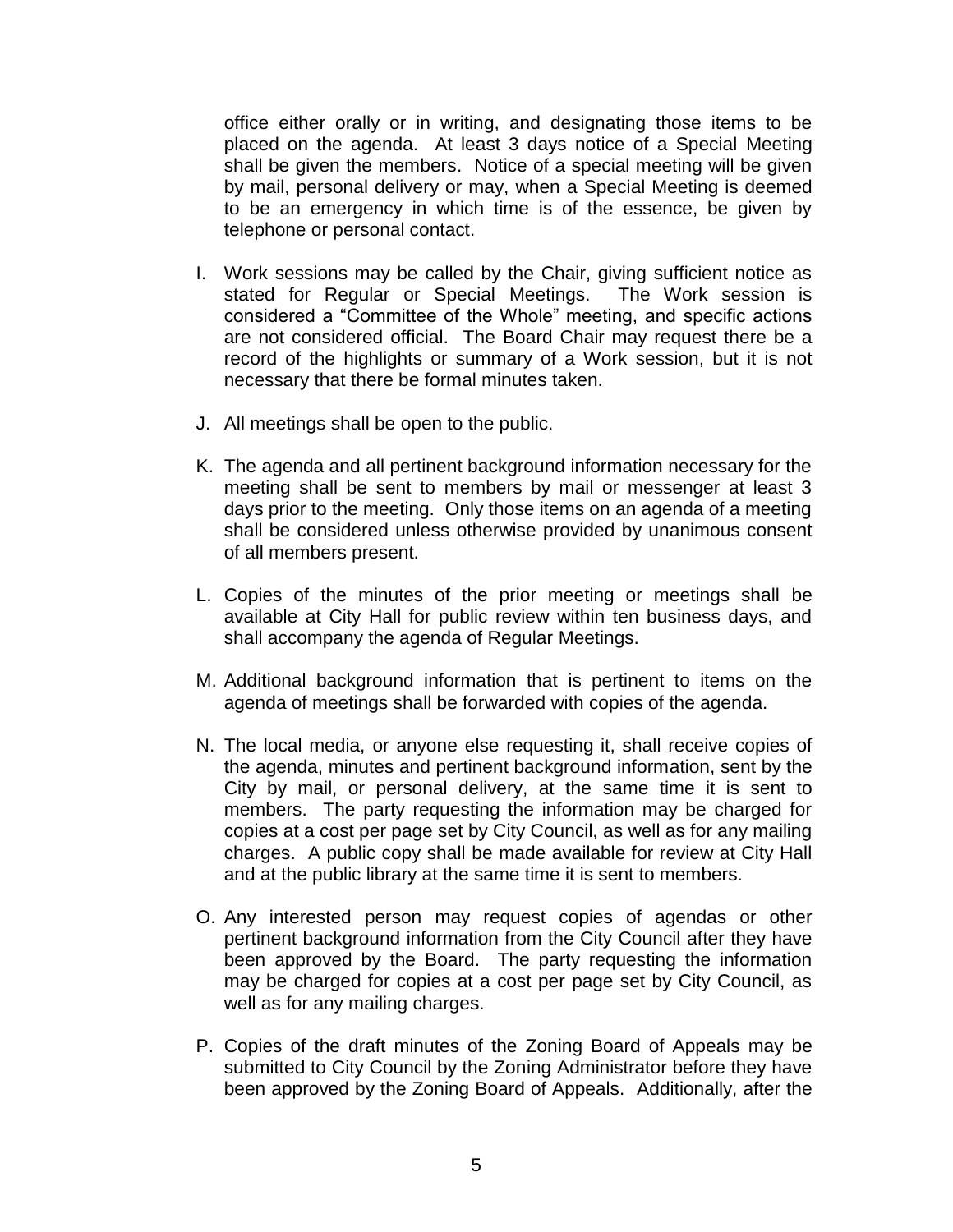minutes have been approved by the Zoning Board of Appeals, copies of the approved minutes must be forwarded to the City Council.

## **ARTICLE V – BOARD BUDGET**

- A. The Board may provide input to the City Manager in January of each year that shall be considered when the Manager develops and presents the budget to the City Council in April. The proposals of the Board shall also be considered by the City Council when it adopts its Annual Budget in June.
- B. The Board shall have the right to expend money appropriated for items stipulated in the official City budget within administrative procedures established by the City Manager and the City Council.

## **ARTICLE VI – PARLIAMENTARY PROCEDURES**

- A. The Board shall be governed by the Michigan statutes regulating planning and zoning; these By-Laws adopted on May 11, 2006 and as amended; these parliamentary rules and procedures; and the Michigan Open Meetings Act.
- B. Voting in all matters of importance, including the expenditure of funds, shall be by roll call vote. For all other voting matters the Chair shall decide whether or not a roll call or voice vote is necessary, unless there is a specific request from any member for a roll call vote.
- C. A roll call vote shall be by a rotating call method.
- D. The member serving as Chair at any meeting does not lose the right to vote when presiding at a meeting.
- E. A majority of the entire Board Membership shall be required to pass any official action, unless a greater majority on a specific motion being voted upon is required by law.
- F. Members of the Board shall vote on all matters, but may abstain from voting upon a matter in which the member has a direct or indirect financial or personal interest, or for other good and sufficient reason. The Planning Commission member must abstain from voting on any appeals from the Planning Commission.
- G. Rules of Order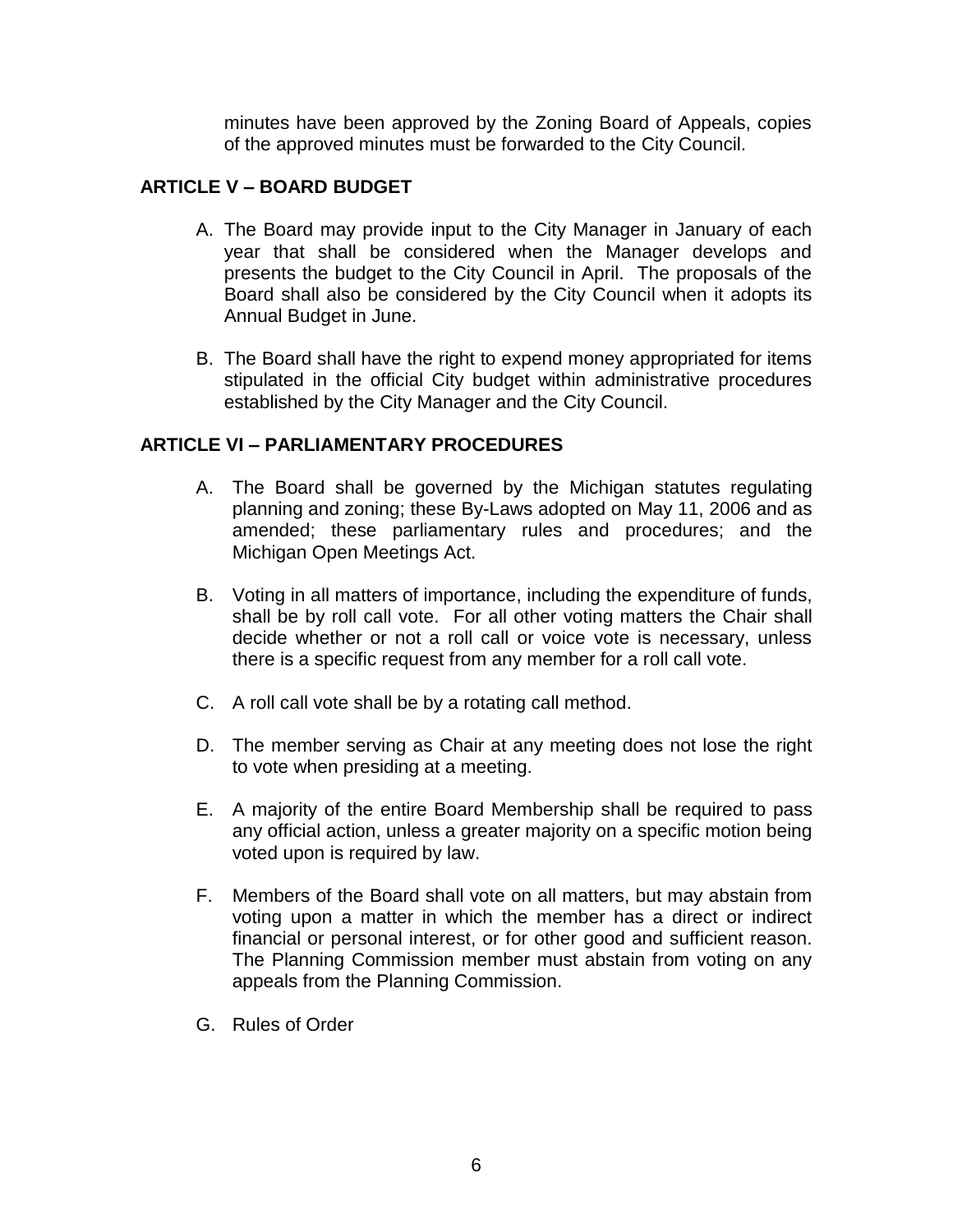- 1. Except as otherwise provided in these by-laws all business of the Board shall be conducted according to the most current edition of Roberts Rules of Order.
- 2. Notice of regular meetings shall conform to all requirements of law.
- H. Agenda for Regular Meetings should be arranged according to the following (except the Chair may exercise the prerogative of changing the order of business if determined necessary).
	- 1. Call to order
	- 2. Pledge of Allegiance
	- 3. Roll call (determination of quorum)
	- 4. Acceptance of action on agenda
	- 5. Audience participation on non-agenda items
	- 6. Review and approval of minutes
	- 7. Old business\*
	- 8. New business.\* For each item, discussion and debate follow these priorities:
		- i) Presentation by staff
		- ii) Comments by applicant
		- iii) Questions from Board members
		- iv) Comments from proponents\*
		- v) Comments from opponents\*
		- vi) Action
	- 9. Items for discussion and/or action\*
	- 10.Items of interest/information only
	- 11.Committee reports
	- 12.Second opportunity for audience participation on non-agenda items
	- 13.Placement of items on future agenda
	- 14.Board member comments
	- 15.Adjournment

Items marked with an asterisk (\*) are opportunities for public comment recognized by the Chair. Depending on the length of the agenda and the number of persons waiting to speak, the Chair may limit the length of any agenda item, including presentation by an applicant and comments by those supporting or opposing the question on the floor. The Chair may rule out-of-order any comments that are non-germane, derogatory, disruptive, or repetitive. The Chair may order any disruptive person from the room. In the event of general disruption, the Chair may recess the meeting.

I. Agenda for Special Meetings: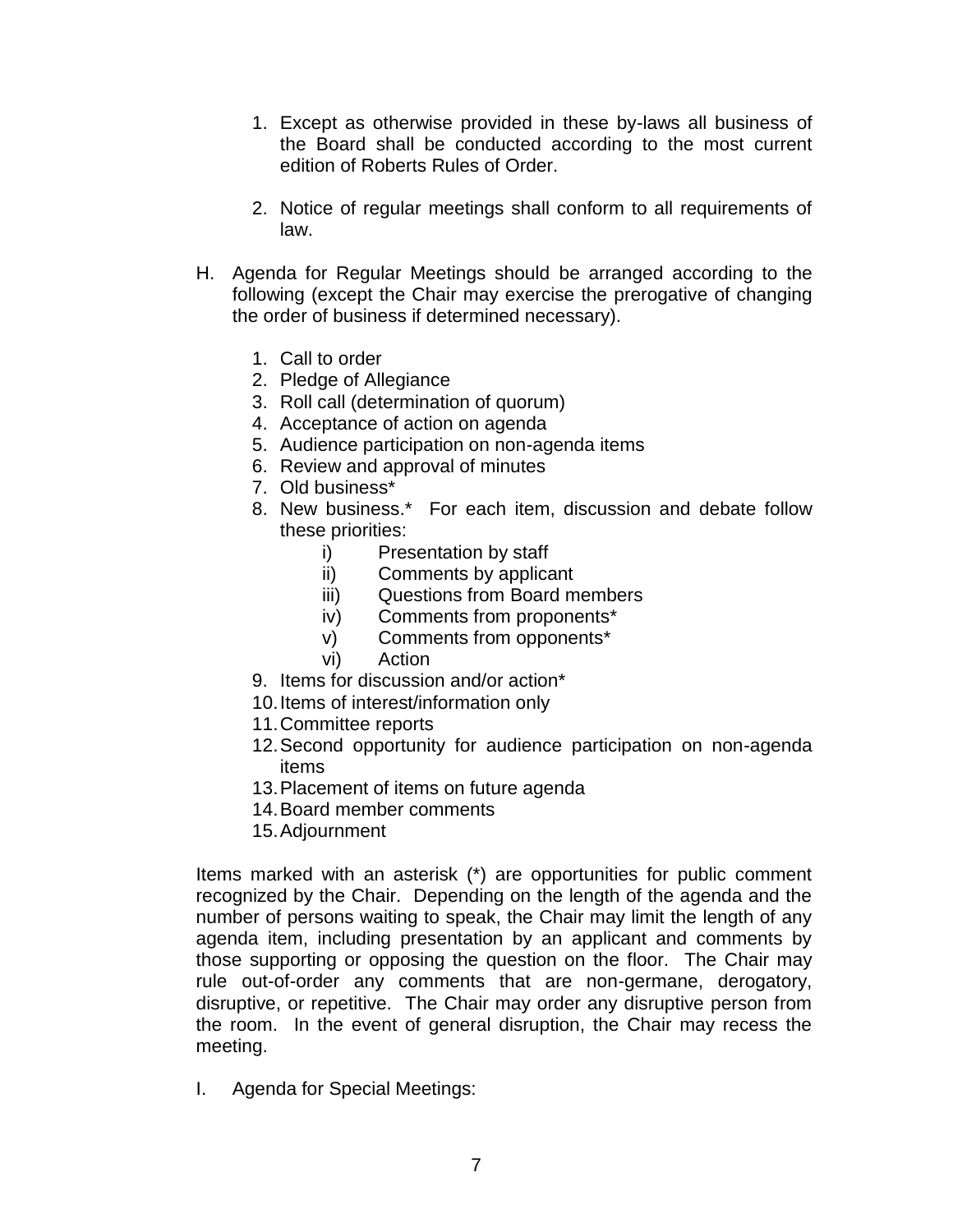- 1. Call to order
- 2. Roll Call
- 3. Only items specifically placed in advance on the agenda of a Special Meeting shall be considered, unless otherwise provided by unanimous consent of the members present at the Special Meeting.
- 4. Items for future agendas
- 5. Adjournment
- J. PUBLIC HEARINGS. If there are several separate items to be heard at one Public Hearing, the same procedures shall be followed for each.
	- 1. Agenda for Public Hearings.
		- a) Chair opens Public Hearing
		- b) Chair states purpose of hearing and rules of procedure as deemed necessary by the Chair, including processes for submission of written testimony and signup forms for those wishing to speak.
		- c) Presentation by staff summarizing the item
		- d) Questions from Board members to staff
		- e) Presentation by applicant
		- f) Questions from Board members to applicant
		- g) Testimony from public
			- a) Presentation of written comments
			- b) Presentation of oral comments by those who have completed form to speak
				- i. Supporters of request/issue
				- ii. Opponents of request/issue
		- h) Concluding comments from applicant
		- i) Concluding comment of staff
		- j) Concluding questions or comments from Board members
		- k) Chair closes Public Hearing
	- 2. If the hearing is on an issue proposed by staff and there is no applicant, agenda items (e), (f), and (h) shall be eliminated and the public shall be heard on the issue in the order in which each signed up to speak.
	- 3. Depending on the number of persons waiting to speak, the Chair may set a time limit for each speaker. Those persons representing an organization may be given more time than individuals speaking on their own behalf, if the organization has designated only one person to represent it. The time each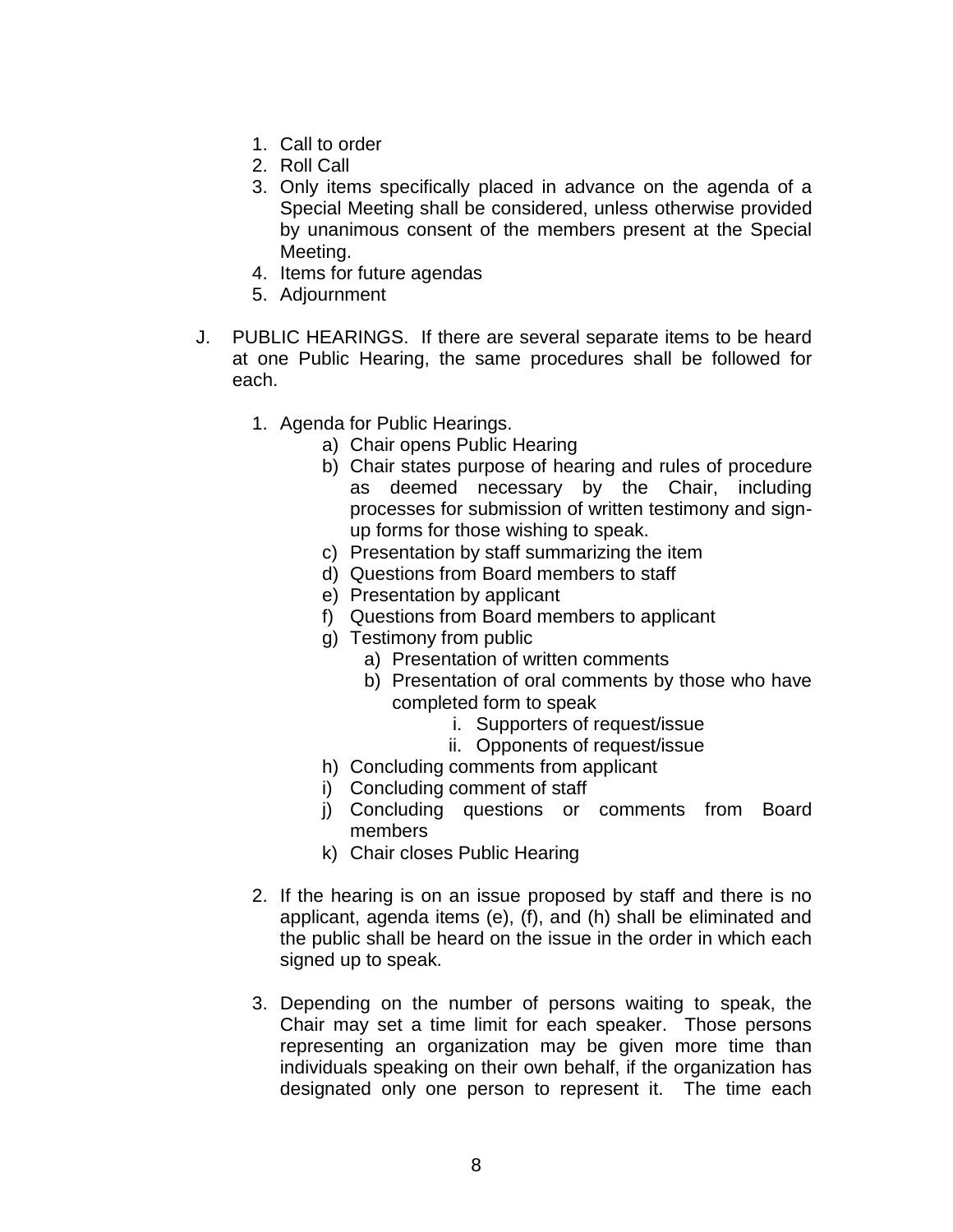speaker has the floor shall be kept by a staff member of the City as needed, using a mechanical timer. Speakers shall be informed 30 seconds before their time is to expire.

- 4. The Chair may rule out-of-order any comments that are nongermane, derogatory, disruptive, or repetitive.
- 5. The Chair may order any disruptive person from the room. In the event of general disruption, the Chair may recess the meeting.
- 6. Zoning Board of Appeals members who have not attended a Public Hearing on a particular issue shall state for the record the method(s) they used to become informed in order to vote, (e.g., listened to a tape of the hearing, read the transcript or minutes of the hearing, made a site visit to the property in question, or became familiar with the issue by other means).

# **ARTICLE VII PUBLIC HEARINGS**

- A. The Board may hold Public Hearings for any of the purposes outlined in the Zoning Ordinance.
- B. Notice for all Public Hearings shall conform to all requirements of the laws of the State of Michigan and the Zoning Ordinance of the City of Williamston, as amended. The Public Hearing may be held prior to a Regular or Special Meeting of the Zoning Board of Appeals.
- C. In addition, notices of certain Public Hearings shall be made by registered U.S. mail to each public utility company, and each railroad company owning or operating any public utility or railroad within the geographical confines of the City of Williamston and as additionally outlined in the City of Williamston Zoning Ordinance (as amended), and as outlined in the State of Michigan statutes regulating planning and zoning.
- D. At the Public Hearing, the Chair of the Board shall preside. He or she shall state such rules of procedure as he or she deems necessary to proceed in an orderly fashion, including processes for submitting written testimony and sign up forms for those wishing to speak, so that all desiring to speak may be heard.

## **ARTICLE VIII – PROCEDURE FOR AMENDING BY-LAWS**